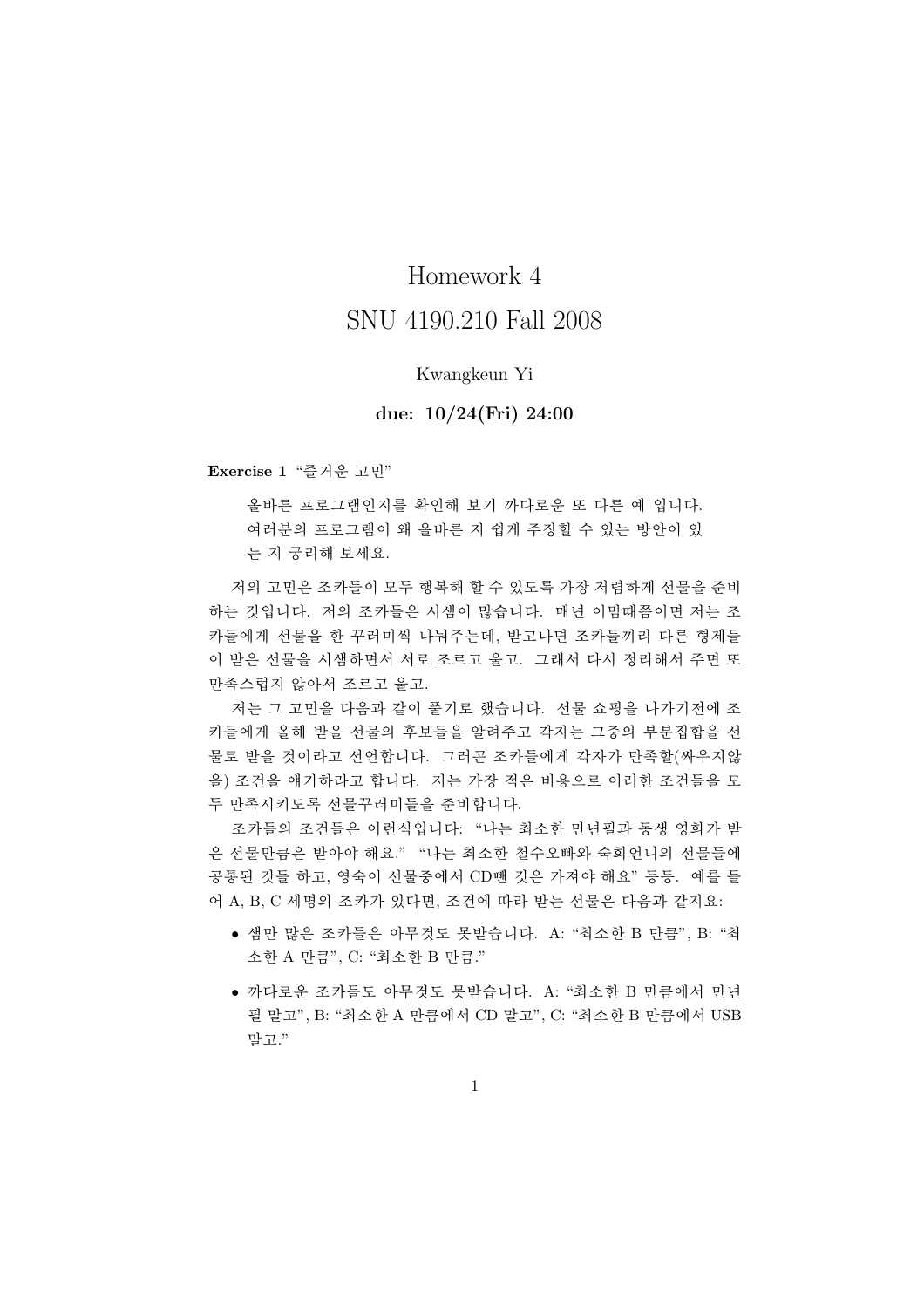- 탐욕스런 조카들도 아무것도 못받습니다. A: "최소한 B와 C만큼", B: "최소한 A와 C만큼", C: "최소한 A와 B만큼."
- 샘이 없는 조카들은 워하는 것만 받습니다. A: "최소한 만녀필", B: "최 소한 CD", C: "최소한 USB."

조카의 조건은 다음과 같은 꼴로 표현된다고 정합시다:

"나는 최소한  $(cond_1 2d\mathbb{Z} ... 2d\mathbb{Z} 2cond_k)$ 을 받아야 해요."

이제 조카들의 조거들을 받아서 최소의 선물쇼핑 리스트를 작성하는 shoppingList를 작성하기 바랍니다:

shoppingList: (id  $*$  cond) list -> (id  $*$  gift list) list

결과는 조카마다 사주어야 할 선물들의 리스트입니다. 예를들어, 조카들의 조 건이 다음과 같을때

A: 최소한 ({1,2} 하고 common(B, C))를 받아야.

 $B:$  최소한  $common(C, {2, 3})$ 를 받아야.

 $C:$  최소한  $({1}$  하고  $(A \text{ except } {3} ))$ 를 받아야.

최소의 선물꾸러미들은  $A$ 에게  $\{1,2\}$ ,  $B$ 에게  $\{2\}$ ,  $C$ 에게  $\{1,2\}$ 이므로, shoppingList의 결과는

 $((A . (1 2)) (B . (2)) (C . (1 2)))$ 

입니다. 조카마다 받는 선물꾸러미는 "집합"입니다, 즉, 한 선물 꾸러미에는 같은 서물이 두개이상 포함되지는 않습니다.

구현을 위해서, 선물의 조건을 만드는 함수와 사용하는 함수는 다음과 같이 주어집니다.

만드는 학수들:

```
mustItems: gift list -> cond
                                  (* 가져야할 선물들 *)
 mustBeTheSame: id -> cond
                                  (* 어느 조 카의 선물들 *)
 mustHaveExceptFor: cond * gift list -> cond (* 조건에서 어느 선물들은 빼고 *)
 mustHaveCommon: cond * cond -> cond
                                      (* 두 조건에 공통된 선물들 *)
                                      (* 두 조건 모두 만족해야 *)
 mustAnd: cond * cond -> cond
사용하는 함수들:
 isItems: cond -> bool
                                    isSame: cond -> bool
```